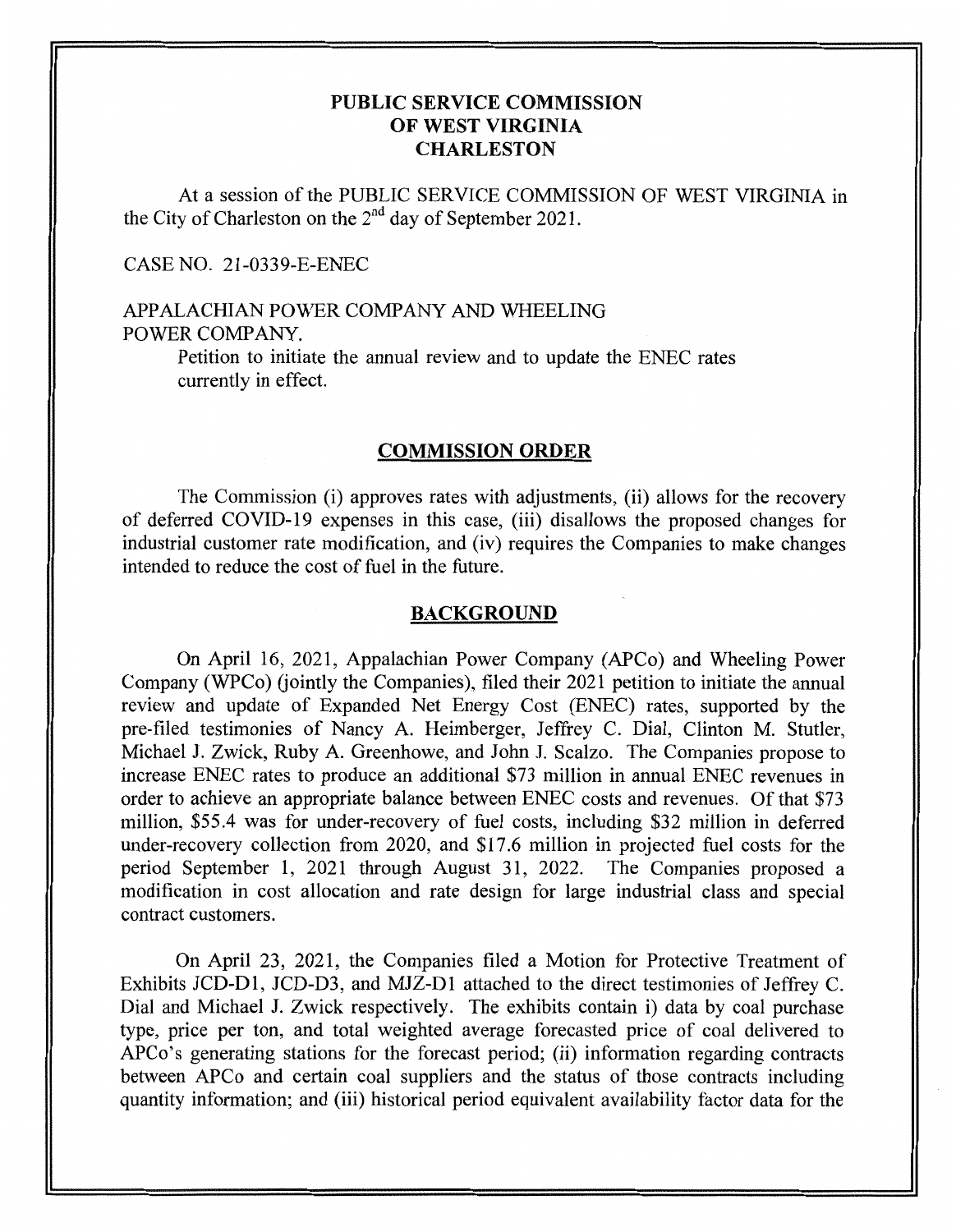Companies' fossil-fueled generating fleet. No party objected to the Motion for Protective Treatment.

On June 3, 2021, the Commission granted intervenor status to the Consumer Advocate Division (CAD), the West Virginia Energy Users Group (WVEUG), and SWA, Inc. (SWVA). Commission Order, June 3, 2021. The Commission Order also set a procedural schedule and required notice by publication of filing and hearing. The Companies filed Affidavits of Publication. June 22, 2021 and July 21, 2021 filings.

CAD filed the direct testimony of Emily **S.** Medine in both public and confidential versions. WVEUG filed the direct testimony of Stephen J. Baron and Russ Lang. Commission Staff filed the direct testimony of Geoffrey M. Cooke. July 7, 2021 filings.

The Companies filed an Addendum to the Motion for Protective Treatment on July 15, 2021 seeking protective treatment for information filed in the direct testimony of Emily **S.** Medine, **a** witness for CAD. The testimony addresses coal-inventory levels, coal-procurement contracts, and delivered costs for coal including data about coal purchase type, pricing, and quantity  $-$  all information that the Companies seek to keep confidential in the original Motion. Addendum at 2. No party objected to the confidential in the original Motion. Addendum. Addendum at 2.

The Companies filed the rebuttal testimony of Jeffrey C. Dial, Clinton M. Stutler, and John J. Scalzo. July 21, 2021 filing.

The evidentiary hearing was held on July 30, 2021. The Companies filed post hearing exhibits, requested by the Commission and CAD, on August 9, 2021. The Companies, CAD, WVEUG, and Staff filed initial briefs. August 10, 2021 Filings. The Companies, Staff, WVEUG, and SWVA filed reply briefs. August 17,2021 Filings.

## **DISCUSSION**

## ENEC Rates

The Companies seek an increase in their ENEC increment of approximately \$73 million. The increase includes \$55 million in under-recovery, \$32 million of which was deferred from Case No. 20-0262-E-ENEC, the Companies' 2020 ENEC case. The Companies agreed with three adjustments recommended by Staff that reduce the ENEC under-recovery balance by \$221,318. Staff Exh. GMC-D at 4.

WEUG is concerned that the proposed ENEC rate increase would be overly burdensome on ratepayers in conjunction with other rate increases this calendar year and the expiration of the Tax Reform Rider credit. WVEUG suggested reducing the recommended increase in ENEC revenues by fifty percent until the Companies' 2022 ENEC proceeding. WVEUG Exh. SJB-D at 12. Under this proposal, the Companies' ENEC increase would be approximately \$36.5 million and the deferred amount would be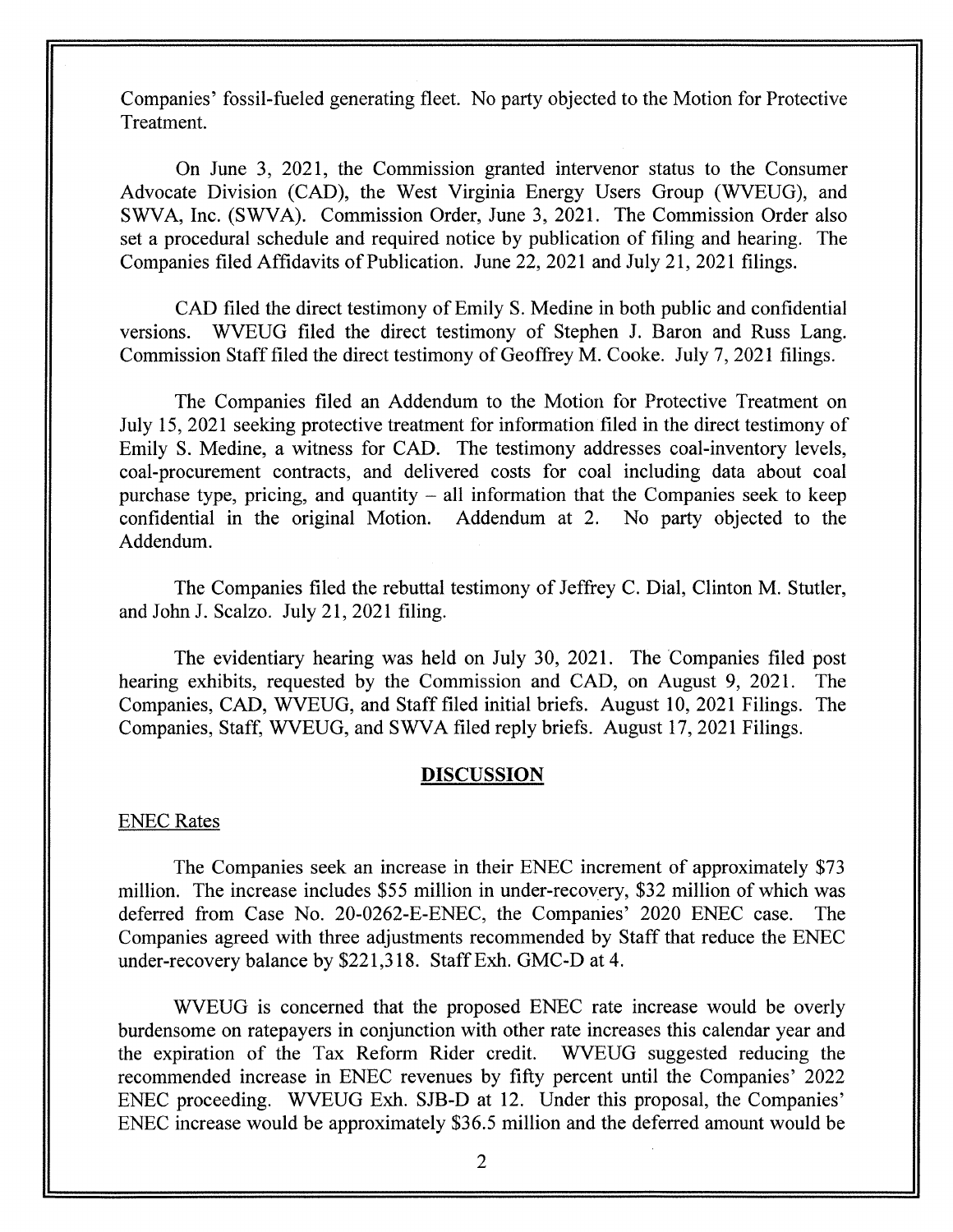approximately \$18.8 million, or half of the prior period under-recovery amount. Id. SWVA supported this recommendation. SWVA Reply Brief at 2-3. WVEUG suggested that the deferral include a two percent carrying charge, a number similar to the amount the Companies earn on short-term debt. WVEUG Initial Brief at 6-7. The Companies argue that, if a portion of the ENEC amount is deferred, the carrying charge should be the pre-tax weighted average cost of capital, short-term debt, and long-term debt. Cos. Exh. JJS-R at 6. CAD requested that if the carrying charge is more than two percent, the Commission not defer half of the residential ratepayers' portion so as not to burden those ratepayers with additional debt caused by the carrying charge. CAD Initial Brief at 8-9.

One of the reasons the Companies' ENEC rate request is so high this year is because the Commission allowed a deferral of \$32 million from Case No.20-0262-E-ENEC because of the economic and health crisis brought on by the COVID-19 pandemic. To continue to defer recovery of ENEC collectibles from year to year will only continue to increase the costs for ratepayers. The Commission will not defer a portion of the ENEC recovery.

## Deferred COVID-19 Pandemic Expenses

The Companies request recovery in this case of \$2,299,383 in deferred COVID-19 expenses. The Companies argued that in GO 262.4 the Commission allowed deferred expenses related to COVID-19 pandemic to be addressed in future ratemaking proceedings in which the utility requests recovery. GO 262.4, May 15, 2020. Staff argued that the Commission intended that COVID-19 expenses could be considered in the next base rate case and that an ENEC is not the appropriate place to consider these rates. Staff Initial Brief at 3-4. In G.O. 262.4, the Commission did not limit recovery of COVID- 19 expenses to base rate cases. Expenses like these typically are considered in a base rate case. The Commission, however, recognizes the unusual nature of the pandemic and the need to recover these expenses in a reasonable amount of time, particularly as the Companies have recently agreed to forgo filing a base rate case until at least June 2024. Case No. 20-1012-E-P, Affidavit, Aug. 25,2021.

CAD argued that the Commission should not consider COVID-19 expenses in the present case because the Companies have not included cost-savings realized by COVID-19 that could mitigate the expenses. The Companies counter that the Commission allowed recovery of COVID-19 expenses in a recent ENEC case for other electric utilities, therefore, the Commission should also allow *APCo* and WPCo to collect these expenses in the ENEC. Monongahela Power Co. and The Potomac Edison Co., Case No. 20-0665-E-ENEC, Comm'n Order entered Dec. 16, 2020; Cos. Initial Brief at 7.

For the reasons stated above, the Commission will allow the deferred COVID-19 expenses to be recovered in this case.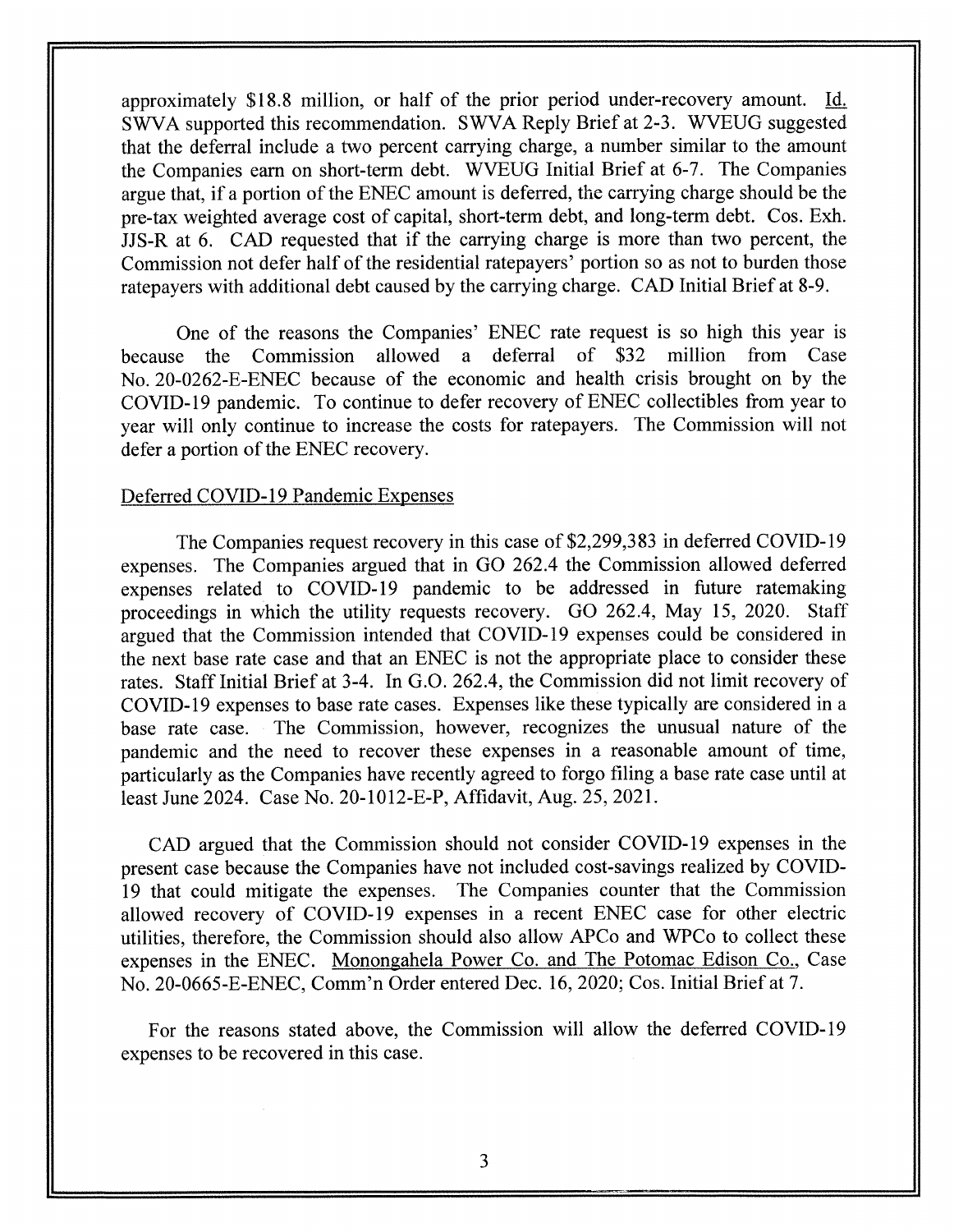## Companies' Proposed Change in ENEC Rate Development for Special Contracts

The Companies propose to use a uniform approach to allocate revenue responsibility and to develop levelized rates for LCP customers, IP customers, and special contract customers A, C, D, I, J, and K. Cos. Exh. JJS-D at 7. Testifying for WVEUG, Stephen Baron testified that the proposal has the potential to negatively impact some customers. WVEUG Exh. SJB-D at 13-14. WVEUG objected to this change in allocation of revenue responsibility and stated that the Companies should seek these changes through contract negotiations between the Companies and individual industrial customers. WVEUG Initial Brief at 8-9. SWVA supported the requested change. SWVA Reply Brief at 2.

The Commission finds that the Companies did not provide evidence or a compelling reason to require modification of special contracts in this case. The Commission, therefore, declines to make these changes.

## Suggestions for Reduced Fuel Costs

Emily **S.** Medine, testifying for CAD, suggested several actions the Companies could take to help reduce fuel costs in the future:

- a) Review what, if any, changes can be made to reduce reliance on low sulfur coal from central Appalachia including non-traditional sources and power plant modifications;
- b) Develop an extended coal procurement strategy to support a stable fuel supply for coal-fired units over an extended period;
- c) Review natural gas procurement strategy to determine whether non-indexed purchases should be expanded or a hedging program should be adopted; and
- d) Consider strategies that would allow for better management of the volatility in coal burn.

## CAD Exh. ESM-D at 4-5.

The Companies argued that they are already pursuing the suggestions of Ms. Medine that are worth pursuing. Cos. Initial Brief at 6; Cos. Exh. JCD-R at 1-3; Cos. Exh. CMS-R at 1-3. The Companies argued that the suggestion for financial hedging for natural gas procurement would expose customers to additional costs and risks. Cos. Exh. CMS-R at 2. Additionally, according to the Companies, the suggestion to reduce coal burn volatility fails to recognize the limited control the Companies have over their coal burn within the PJM dispatch stack. Cos. Exh. JCD-R at 3; Commission Request posthearing Exh. 2.

The Commission encourages the Companies to continue to find ways to reduce fuel costs for the benefit of the Companies and their ratepayers. At this time, the Commission will decline to require the Companies to implement Ms. Medine's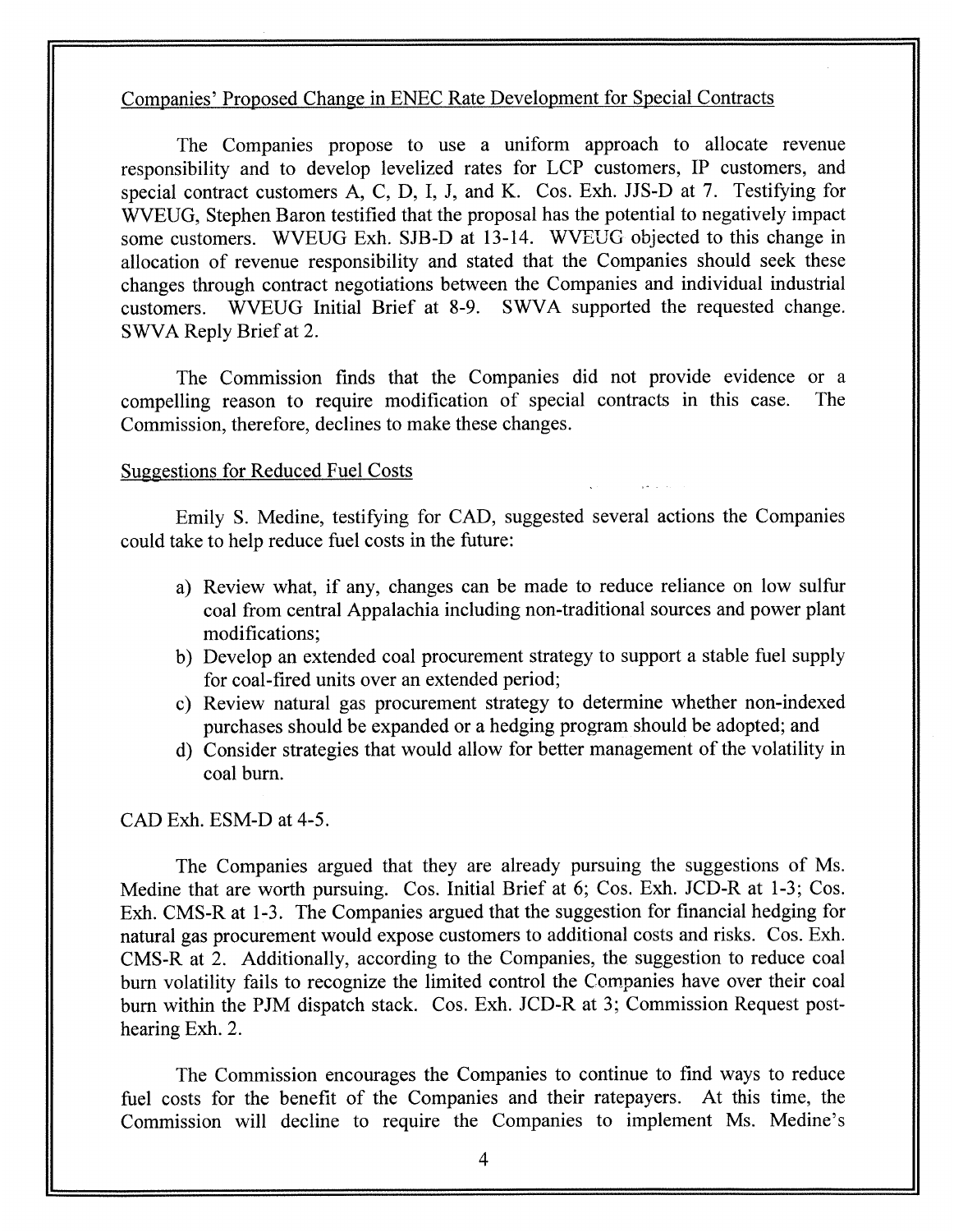suggestions. The Commission, however, remains concerned regarding the fuel expenses for the Companies and addresses future ENEC costs in this Order.

In response to Commission questions regarding the low capacity utilization of the APCo and WPCo generation plants APCO filed a post hearing exhibit (Post Hearing Commission Request Exhibit or Request Exhibit). The exhibit showed that based on the maximum installed capacity of the West Virginia plants as reported on the Annual Reports of APCo and WPCo, the Companies projected capacity factors of 49.6 percent, 57.3 percent and 34.7 percent for Amos, Mountaineer and Mitchell, respectively. The Companies projected fuel costs of the three plants at \$20.31, \$18.61 and \$22.23 per megawatt hour. Adding the cost of consumables and allowances to the projected fuel costs, the cost to produce power at the three plants is \$22.30, \$20.41 and \$22.23 per megawatt hour. If the consumables and allowance costs are directly variable with production, the data indicates that increasing the capacity factor at the West Virginia power plants would increase aggregate production costs by \$22.30, \$20.41 and \$22.23 per additional megawatt hour generated.<sup>1</sup>

APCo's projected ENEC costs include significant amounts of purchased power which could be prudent if it is clear that purchased power costs will be less expensive when compared to generation at the West Virginia power plants. The projected purchased power for APCo's ENEC, however, includes 8,488,000 megawatt hours of purchased power from unspecified sources at an all-in cost of \$262,132,000, or \$30.88 per megawatt hour.<sup>2</sup> Purchased wind generated power in the APCo projections is 1,332,000 megawatt hours at a cost of \$85,819,000, or \$64.43 per megawatt hour. Purchased solar power in APCO's projections is 36,000 megawatt hours at a cost of \$1,303,000, or \$36.19 per megawatt hour. Total purchased power in APCo's projections equal 9,856,000 megawatt hours at a cost of \$349,254,000, or \$35.44 per megawatt hour.

We are faced with projected ENEC costs that include utilization of West Virginia power plants at capacity factors of 49.6 percent, 57.3 percent and 34.7 percent for Amos, Mountaineer and Mitchell, respectively. At the same time, projected variable costs for those plants, as described above, are considerably lower than projected purchased power costs. We understand that there may be a variety of factors that will affect generation and purchased power on a day to day basis. We also understand that declining sales volumes and a soft energy market may lead to reduced generation due to reduced wholesale system sales. We are concerned, however, that APCo may not be maximizing the

**I'** 

<sup>&</sup>lt;sup>1</sup> The Post Hearing Commission Request Exhibit also shows fuel handling costs based on APCo projected volumes will be **\$1.91** per megawatt hour at Amos, **\$2.16** per megawatt hour at Mountaineer and \$1 *'55* per megawatt hour at Mitchell. The Commission accepts the projected handling costs at the capacity factors projected by APCo, however, for purposes of estimating additional generation we do not consider the handling costs as varying in direct proportion to volumes generated.

 $2$  APCo noted that a portion of the projected purchased power costs include demand-related purchases. There is nothing in the record, however, explaining the recipients or contractual obligations regarding the amounts classified as demand-related. For purposes of estimating purchased power offsets if additional generation is achieved at the APCo generation plants, we will calculate reduced purchased power costs at the all-in average cost included in the APCo projections.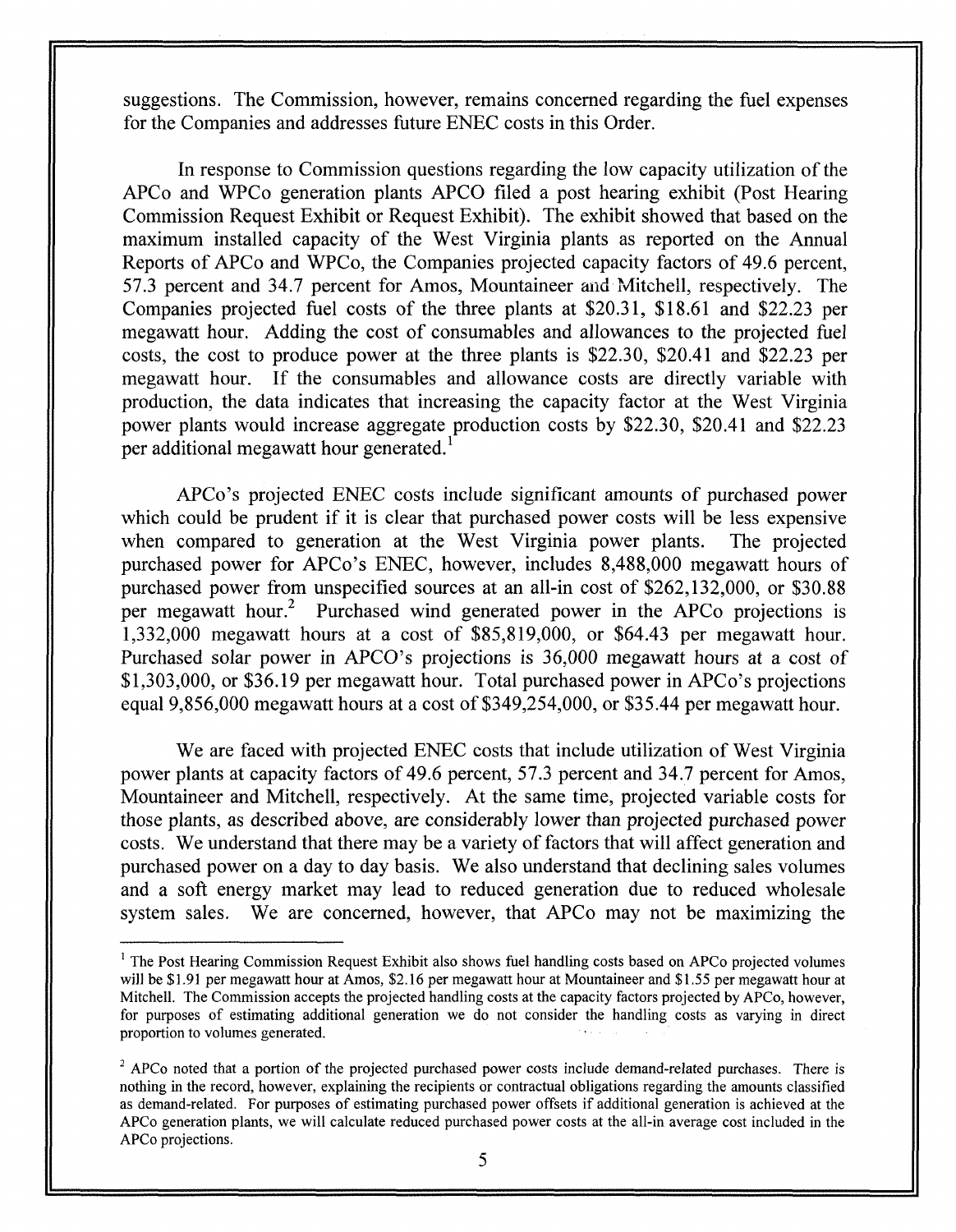utilization of its owned power plants and backing-off purchases in response to reduced wholesale system sales opportunities. We conclude that the public interest is better served by APCo reversing that trend, and focusing on maximizing generation from its owned power plants.

We have determined that capacity factors of 34.7 percent to 57.3 percent should not be the basis for projections in this ENEC case. In more favorable market conditions, which might well occur in the future, we would expect factors in the mid to high 70 percent range. At this time, however, we will use a capacity factor of 69 percent for the Companies' projected ENEC costs. We also will assume that increased generation will result in decreased purchased power costs at the all-in weighted average purchased power cost of \$35.44 per megawatt hour.

This decision is for purposes of projecting ENEC costs, subject to true up in a future ENEC proceeding. The Companies' will continue to report actual generation and purchased power costs and actual recoveries in future ENEC cases. Over-recoveries will be subject to return to customers in the form of credits to cost of service and under recoveries will be subject to recovery by the Companies in the form of debits to cost of service in future ENEC cases. The Companies will have the burden of proof to demonstrate that its actual costs are reasonable, prudently incurred and not contrary to the public interest in West Virginia. Net costs that the Commission, after hearing, determines are not reasonable, not prudently incurred or are contrary to the public interest in West Virginia will be subject to disallowance in future ENEC cases.

Based on the adjusted projected ENEC costs as described herein, we reduce the Companies' projected West Virginia jurisdictional ENEC costs by \$66,681,445. summary of our calculations is contained on Appendix A, attached to this Order. We direct the Companies to recalculate their ENEC rates to reflect the modified projected net costs described herein.

To enable the Commission to monitor the Companies' success at increasing generation at its power plants, we will require the Companies to file monthly reports as closed entries in this docket. Each report should show net generation from all APCo and WPCo power plants by month, retail and wholesale energy load by month, and purchased power energy purchases by month by supplier. Each report should also show purchased power demand and energy costs by month by supplier.

## Motion for Protective Treatment

The Companies filed a Motion seeking protective treatment for Exhibits JCD-D1, JCD-D3, and MJZ-D1 attached to the direct testimonies of Jeffrey C. Dial and Michael J. Zwick respectively. The exhibits contain (i) data by coal purchase type, price per ton, and total weighted average forecasted price of coal delivered to APCo's generating stations for the forecast period; (ii) information regarding contracts between APCo and certain coal suppliers and the status of those contracts including quantity information; and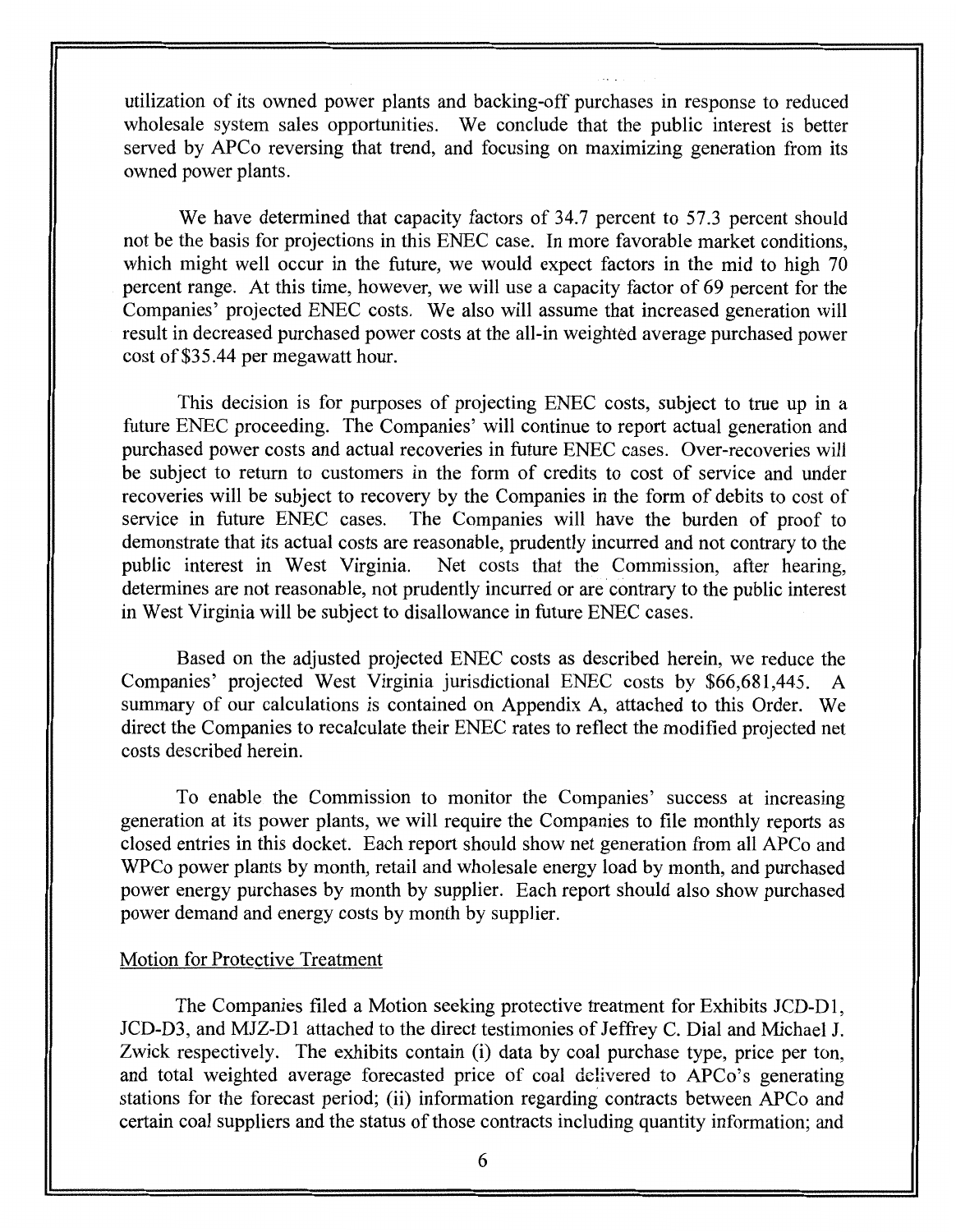(iii) historical period Equivalent Availability Factor data for the Companies' fossil-fueled generating fleet.

The confidential information contained in these exhibits and in the confidential testimony of Emily **S.** Medine commenting on this confidential information, if disclosed to other purchasers and suppliers of fuel, would have a substantially detrimental effect on the ability of the Companies to negotiate favorable future fuel supply arrangements and/or give its users an opportunity to obtain business advantage over competitors. The information, however, is time sensitive and no longer will be of commercial value after five years. The Commission, therefore, will grant protective treatment for a period of five years for the information filed under seal in this case. The Commission also continues to encourage the Companies to review the information for which they seek confidential treatment and ensure that the information is truly confidential and is not available publicly.

## **FINDINGS OF FACT**

1. The Companies filed a request for an ENEC increase of approximately \$73 million. Petition.

2. The Companies agreed with three adjustments recommended by Staff that reduce the ENEC under-recovery balance by \$221,3 18. Staff Exh. GMC-D at 4.

3. The Companies requested an additional increase to cover \$2,299,383 in deferred COVID-19 expenses. Petition.

4. Based on the maximum installed capacity of Amos, Mountaineer, and Mitchell, the Companies expect the capacity factors for each of those plants to be 49.6 percent, 57.3 percent, and 34.7 percent respectively.

*5.* Including the cost of consumables and allowances and the projected fuel costs, the cost to produce power at Amos is \$22.30, at Mountaineer is \$20.41, and at Mitchell is \$22.23 per megawatt hour generated.

## **CONCLUSIONS OF LAW**

1. The Commission should allow the Companies to recover their proposed ENEC under-recovery balance as requested in this case, less \$22 1,3 18.

2. The Companies should be allowed to collect an additional \$2,299,383 in deferred COVID-19 expenses in this case. If cost-savings are realized to offset these expenses, those cost-savings should be addressed in a future rate proceeding.

3. The Companies should not be allowed to change, in this case, the rate development for certain Special Contract Customers, as identified above.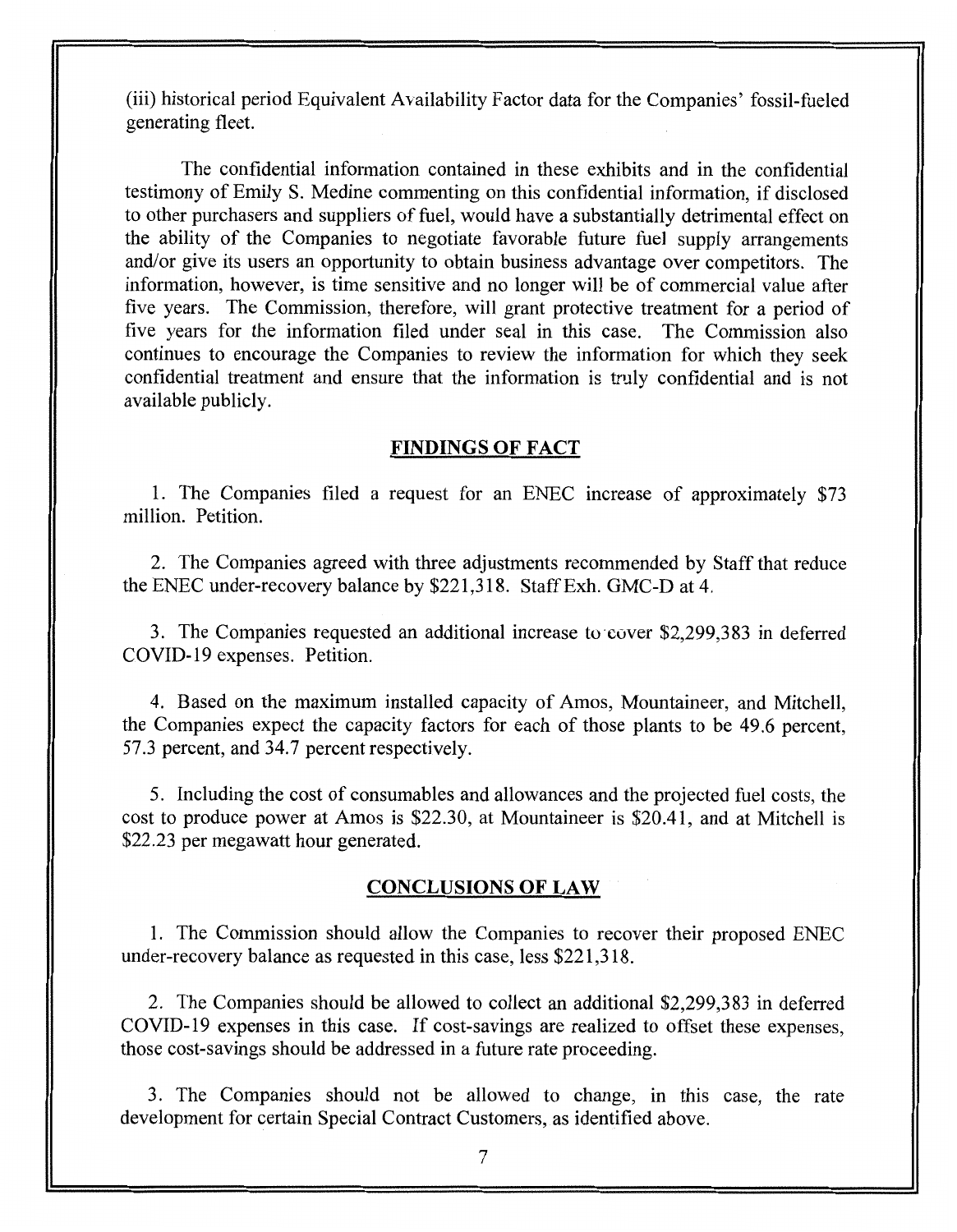4. Because projected ENEC costs include a utilization of West Virginia power plants at capacity factors of 49.6 percent for Amos, 57.3 percent for Mountaineer, and 34.7 percent for Mitchell and total purchased power is prujectcd **to** be \$35.44 per megawatt hour, the Companies' capacity factor projections are too low. The capacity factor for the three plants should be 69 percent in this case with the potential for an increased capacity factor as described in this Order.

5. Based on the adjusted projected ENEX costs as described in this Order, the Companies' projected West Virginia jurisdictional ENEC is reduced by \$66,68 1,445.

6. The confidential information filed in Cos. Exhs. JCD-Dl, JCD-D3, and MJZ-D1 and the confidential testimony of CAD witness Emily **S.** Medine should remain under seal for a period of five years.

**ORDER** 

IT IS THEREFORE ORDERED that the rates approved in this Order for ENEC under-recovery and COVID-19 pandemic deferred expenses will be in effect for all services rendered on and after September 2, 2021.

IT IS FURTHER ORDERED that Appalachian Power Company and Wheeling Power Company shall file monthly reports as closed entries in this case reporting net generation from all APCo and WPCo power plants by month, retail and wholesale energy load by month, and purchased power energy purchases by month and supplier. The reports shall also report purchased power demand and- energy costs by month and supplier.

IT IS FURTHER ORDERED that by September 10, 2021, the Companies shall file an original and six copies of revised tariff sheets to reflect the rates approved in this Order.

IT **IS** FURTHER ORDERED that the Executive Secretary of the Commission shall maintain under seal and separate and apart from the case file the information filed under seal in Companies exhibits JCD-D1, JCD-D3, and MJZ-D1 and the testimony of Emily **S.** Medine filed under seal. This information shall remain confidential for a period of five years from the date of this Order.

IT IS FURTHER ORDERED that on entry of this Order, this case shall be removed from the Commission docket of open cases.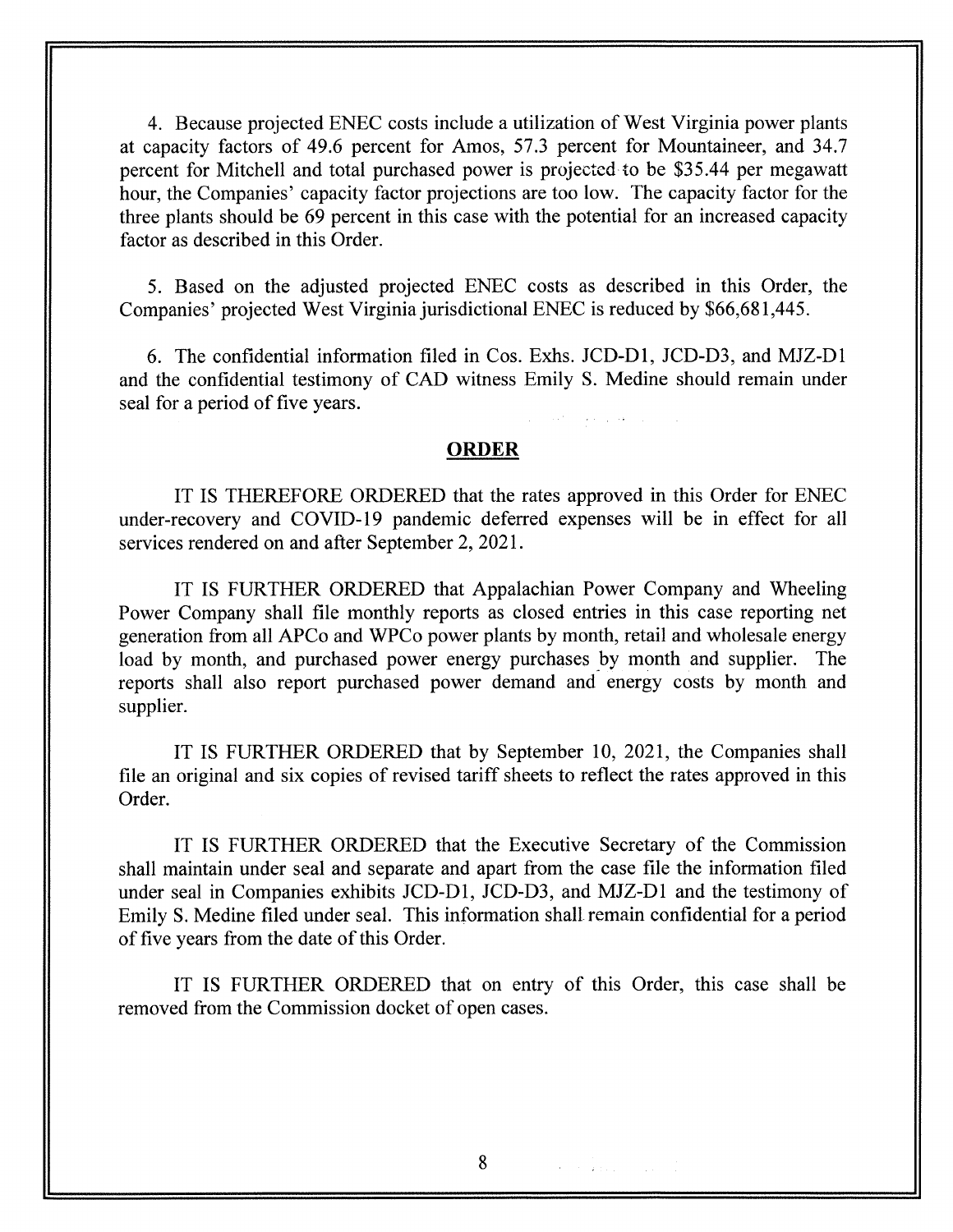IT IS FURTHER ORDERED that the Executive Secretary of the Commission serve a copy of this Order by electronic service on all parties of record who have filed an e-service agreement, and by United States First Class Mail on all parties of record who have not filed an e-service agreement, and on Commission Staff by hand delivery.

**A** True Copy, Teste,

Connie Draley

Connie Graley, Executive Secretary

SMS/pb 2 103 39cb.doc